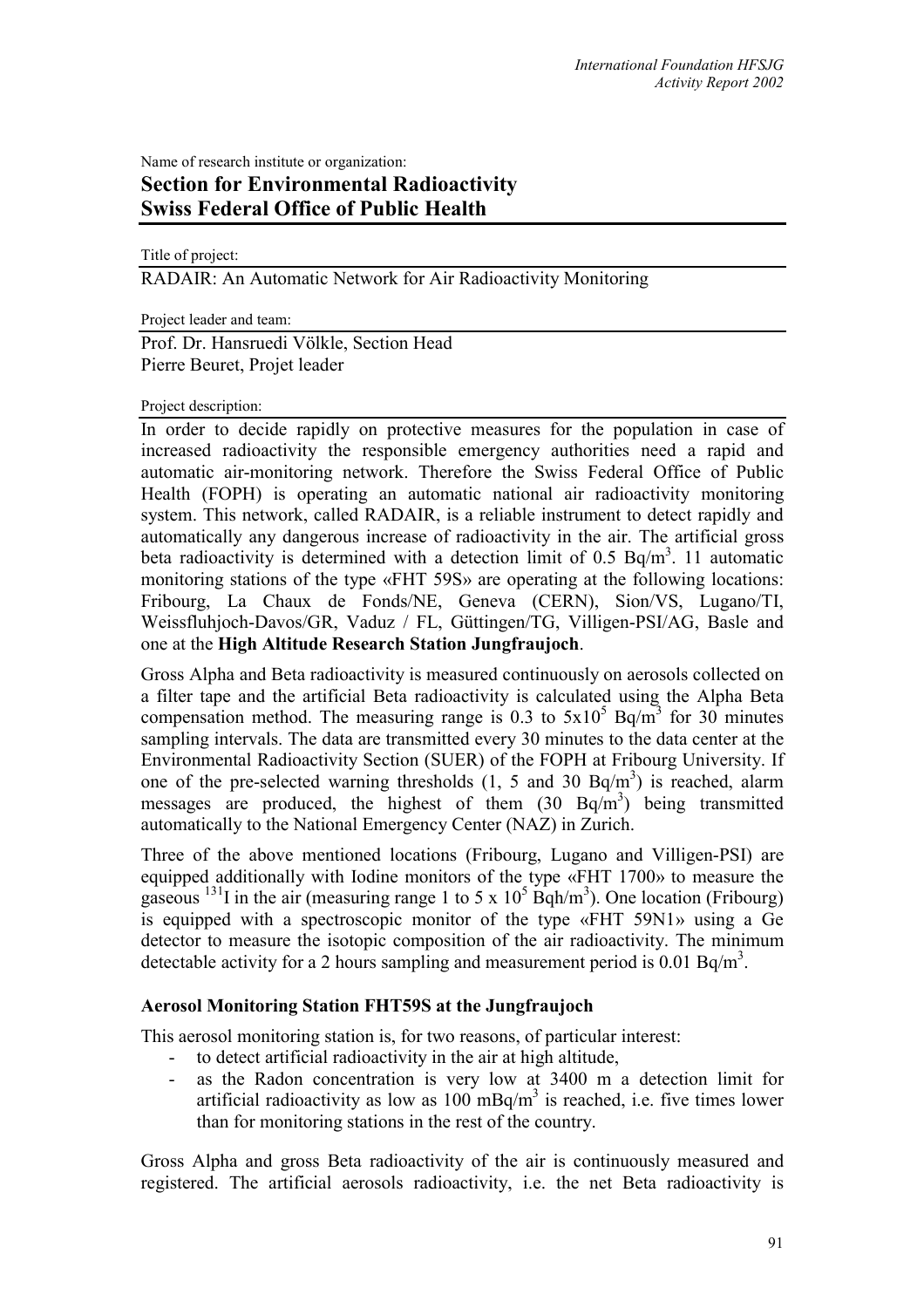calculated by the so-called  $\alpha/\beta$  compensation technique. For this purpose a certain amount (based on an empirical compensation factor) of the gross Alpha activity, supposed to be natural, is subtracted form the gross Beta radioactivity.

For the Jungfraujoch station a detection limit for artificial Beta radioactivity of 100  $mBq/m<sup>3</sup>$  is reached. As shown in the histogram (Figure 1) below, which contains the results of December 2002, 90 % of the values are below 70 mB/ m<sup>3</sup>.

Due to extreme meteorological conditions at 3400 m, despite a powerful heating device, it happens from time to time that ice obstructs the air aspiration line (Figure 1). As a consequence the Mylar membrane breaks due to the partial vacuum within the line (Figure 2) and air from inside the building showing a higher Radon concentration than outside is collected and measured. Hence the measurements show abrupt increases which can not be compensated by the above mentioned algorithm unless the Mylar membrane is replaced. Remedial actions for this minor technical problem are on the way.



*Figure 1: Net Beta radioactivity of the air at the JungfrajochResearch Station in December 2002 (Histogram)*

Due to extreme meteorological conditions at 3400 m, despite a powerful heating device, it happens from time to time that ice obstructs the air aspiration line (Figure 2). As a consequence the Mylar membrane broke due to the partial vacuum within the line (Figure 3) and air from inside the building showing a higher Radon concentration than outside is collected and measured. Hence the measurements show abrupt increases which can not be compensated by the above mentioned algorithm unless the Mylar membrane is replaced. Remedial actions for this minor technical problem are on the way.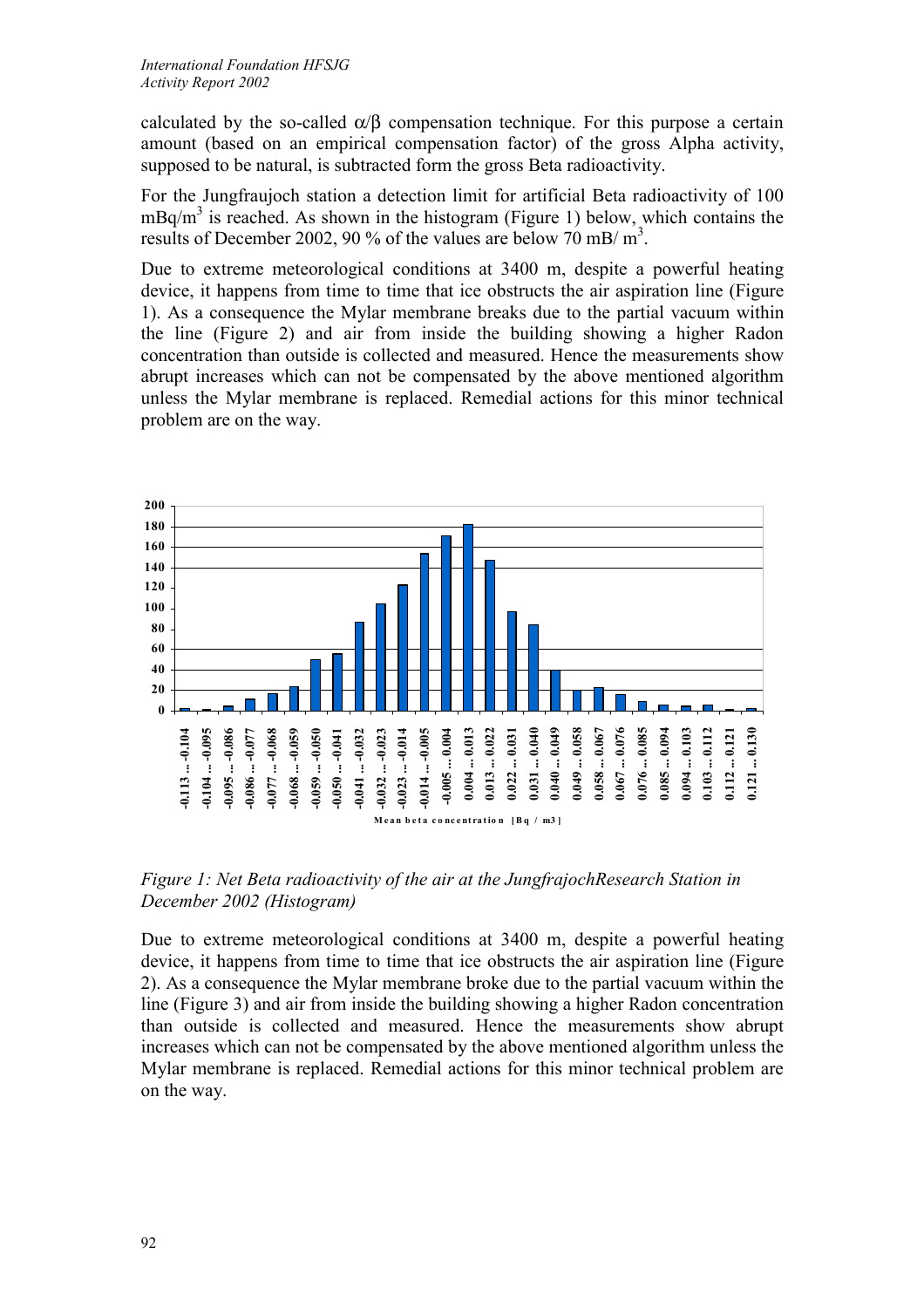#### *International Foundation HFSJG Activity Report 2002*



*Figure 2: Air aspiration device* Figure 3: Mylar membrane



## Key words:

Aerosol Air Radioactivity

Internet data bases:

Collaborating partners/networks:

H. Völkle, M. Gobet (Editors): Environmental radioactivity and radiation exposure in Switzerland 2001; Federal Office of Public Health, Bern, June 2002

Address:

c/o Physics Department, Universitiy of Fribourg, Chemin du Musée 3, CH-1700 Fribourg / Switzerland

Contacts:

Prof. H. Völkle : Tel.: +41 26 300 9161 Fax: +41 26 300 9743 e-mail[: hansruedi.voelkle@bag.admin.ch](mailto:hansruedi.voelkle@bag.admin.ch) Pierre Beuret: Tel.: +41 26 300 9176 Fax: +41 26 300 9743 e-mail: pierre.beuret@bag.admin.ch URL: [http://www.bag.admin.ch/strahlen/ionisant/radio\\_env/documentation/d/document200](http://www.bag.admin.ch/strahlen/ionisant/radio_env/documentation/d/document2001.php) [1.php](http://www.bag.admin.ch/strahlen/ionisant/radio_env/documentation/d/document2001.php)